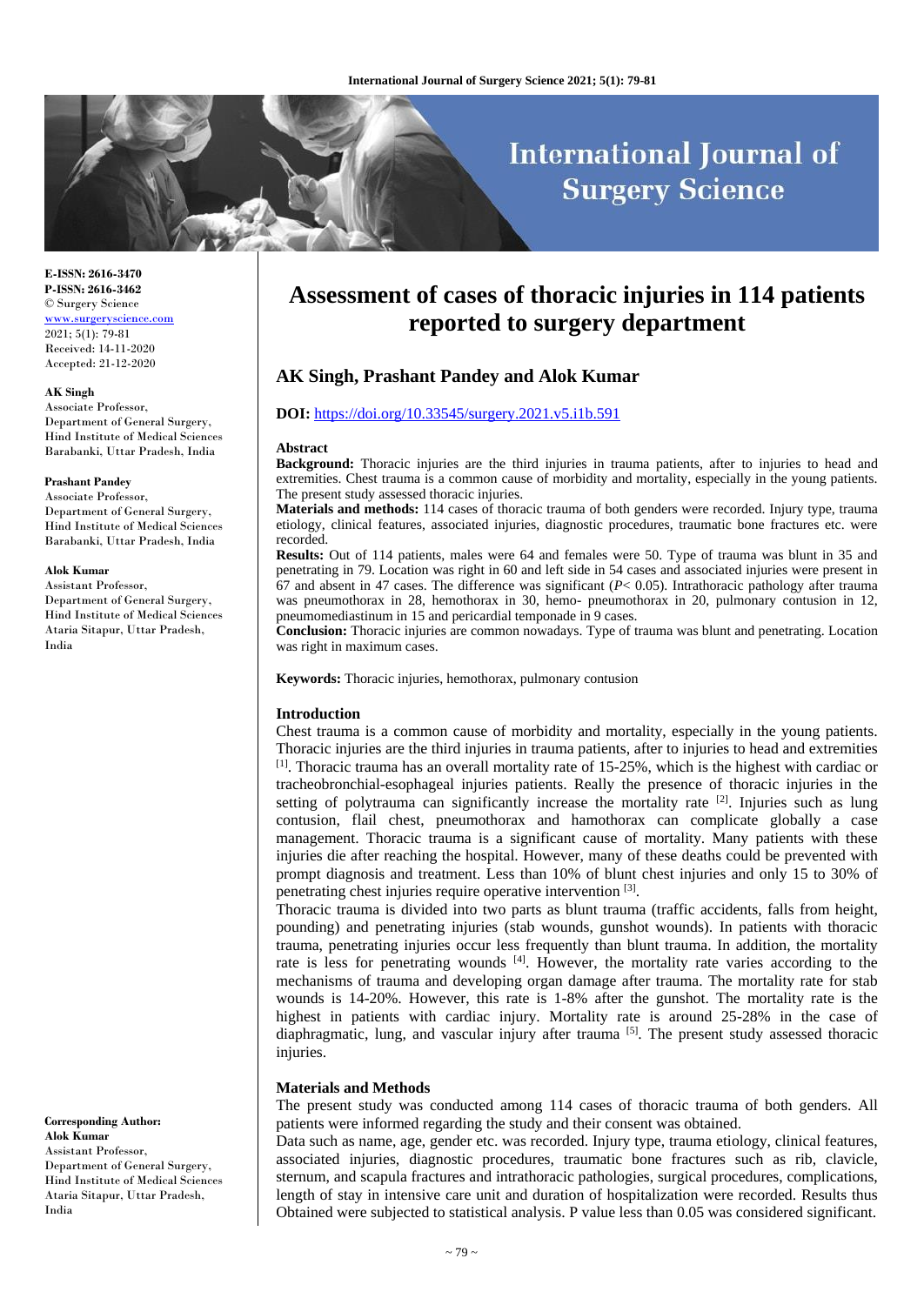#### **Results**

**Table 1:** Distribution of patients

| Total-114 |              |                |  |
|-----------|--------------|----------------|--|
| Gender    | <b>Males</b> | <b>Females</b> |  |
| Number    | 64           | 50             |  |

Table I shows that out of 114 patients, males were 64 and females were 50.

**Table 2:** Assessment of parameters

| <b>Parameters</b>          | <b>Number</b> | P value |  |
|----------------------------|---------------|---------|--|
| Type of trauma             |               |         |  |
| Blunt                      | 35            | 0.021   |  |
| Penetrating                | 79            |         |  |
| <b>Location</b>            |               |         |  |
| Right                      | 60            |         |  |
| Left                       | 54            | 0.15    |  |
| <b>Associated injuries</b> |               |         |  |
| Present                    |               | 0.05    |  |
| Absent                     |               |         |  |

Table 2 shows that type of trauma was blunt in 35 and penetrating in 79. Location was right in 60 and left side in 54 cases and associated injuries were present in 67 and absent in 47 cases. The difference was significant (*P*< 0.05).

| Pathology             | <b>Number</b> | P value |
|-----------------------|---------------|---------|
| Pneumothorax          | 28            |         |
| Hemothorax            | 30            |         |
| Hemo-Pneumothorax     | 20            | 0.14    |
| Pulmonary contusion   | 12            |         |
| Pneumomediastinum     | 15            |         |
| Pericardial temponade |               |         |

Table 3, FigI shows that intrathoracic pathology after trauma was pneumothorax in 28, hemothorax in 30, hemopneumothorax in 20, pulmonary contusion in 12, pneumomediastinum in 15 and pericardial temponade in 9 cases. The difference was significant (*P*< 0.05).



**Fig 1:** Intrathoracic pathology after trauma

## **Discussion**

Chest trauma is an important public health problem accounting for a substantial proportion of all trauma admissions and deaths. It directly accounts for 20-25% of deaths due to trauma.<sup>6</sup> Physical examination is adequate for the diagnosis of rib fractures in almost all conscious patients and useful in the diagnosis of other conditions like hemopneumothorax, pneumothorax, tension pneumothorax, surgical emphysema, flail chest, cardiac tamponade etc. Symptoms developing after thoracic trauma depend on the respiratory and hemodynamic changes due to trauma. The most common pathology is hypoxia.<sup>7</sup> Hypoxia develops owing to reasons such as bleeding, collapse or compression of lungs, respiratory or cardiac failure, pulmonary contusion, intrathoracic pressure changes, and mediastinal flutter. Therefore, the first response must be to ensure tissue oxygenation. The airway must be kept open, the underlying causes must be removed, and oxygen need must be met [8] . The first and most valuable diagnostic tool in establishing the pathologies developing after thorax trauma is chest radiograph. By means of chest radiograph, subcutaneous emphysema, rib fractures, mediastinal shift, mediastinal

widening, pneumomediastinum, pneumothorax, hemothorax, hemopneumothorax, changes in the lung parenchyma, and diaphragmatic pathologies can be detected. Computerized tomography is also helpful for revealing the pathology undetectable by chest X-ray  $[9]$ . The present study assessed thoracic injuries.

In present study, out of 114 patients, males were 64 and females were 50. Cakmak et al. <sup>[10]</sup> found that penetrating injuries were found in 258 (59%) of the patients, and blunt trauma was identified in 175 (41%). Depending on the trauma, pneumothorax was discovered in 130 patients (30.02%), hemothorax in 117 (27.02%), hemopneumothorax in 61 (14.08%), pulmonary contusion in 110 (45%), pneumomediastinum in 14 (3.23%), and pericardial tamponade in 1 patient (0.23%). It was demonstrated that 385 of 433 patients examined in the study underwent tube thoracostomy, 41 were treated with thoracotomy, while 6 of them underwent video-assisted thoracoscopic surgery (VATS), and 1 underwent sternotomy. No correlation was observed between mortality, morbidity, and gender and type of trauma and location of trauma (p>0.05). However, statistically significant correlation was